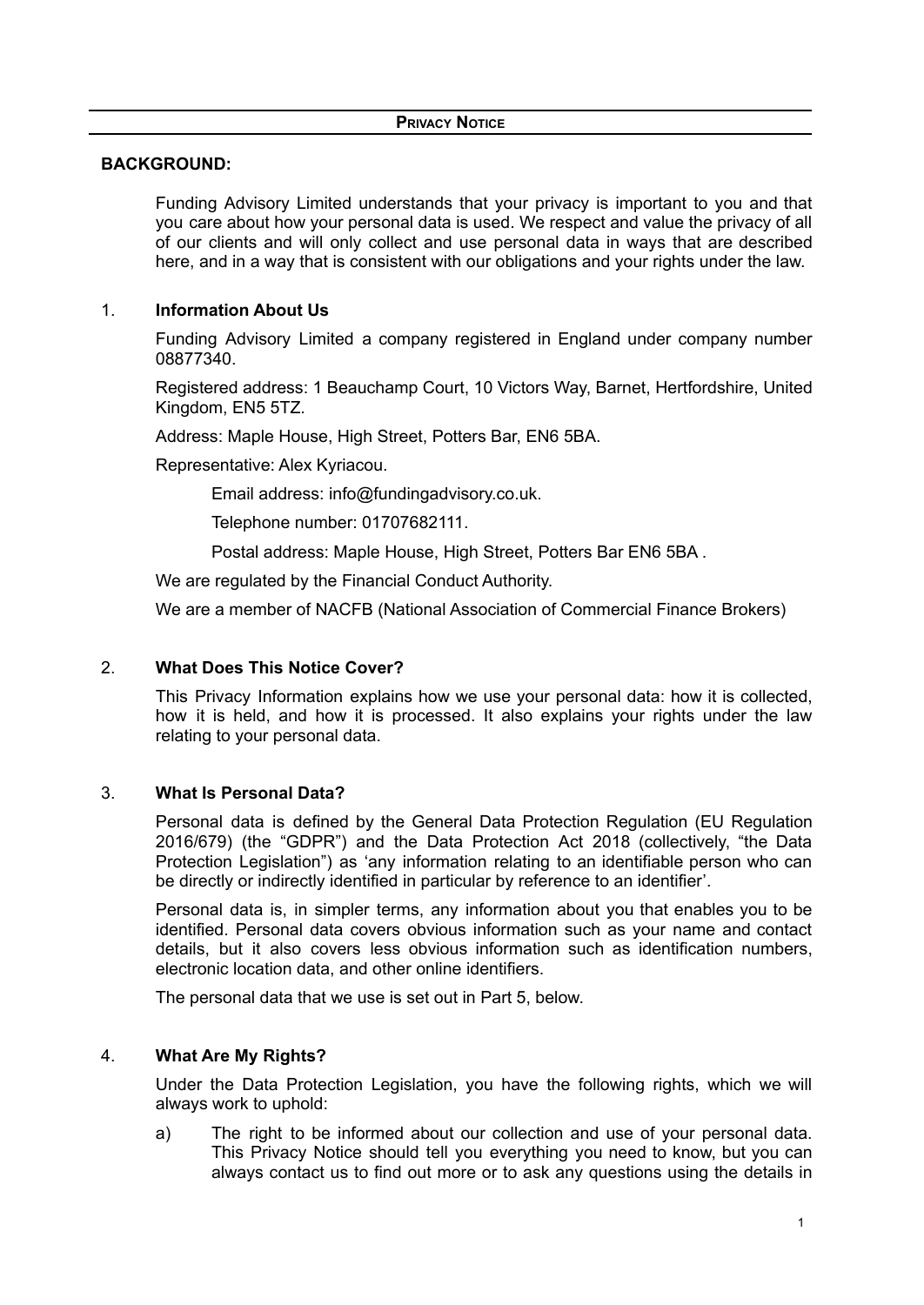Part 11.

- b) The right to access the personal data we hold about you. Part 10 will tell you how to do this.
- c) The right to have your personal data rectified if any of your personal data held by us is inaccurate or incomplete. Please contact us using the details in Part 11 to find out more.
- d) The right to be forgotten, i.e. the right to ask us to delete or otherwise dispose of any of your personal data that we hold. Please contact us using the details in Part 11 to find out more.
- e) The right to restrict (i.e. prevent) the processing of your personal data.
- f) The right to object to us using your personal data for a particular purpose or purposes.
- g) The right to withdraw consent. This means that, if we are relying on your consent as the legal basis for using your personal data, you are free to withdraw that consent at any time.
- h) The right to data portability. This means that, if you have provided personal data to us directly, we are using it with your consent or for the performance of a contract, and that data is processed using automated means, you can ask us for a copy of that personal data to re-use with another service or business in many cases.
- i) Rights relating to automated decision-making and profiling. We do not use your personal data in this way.

For more information about our use of your personal data or exercising your rights as outlined above, please contact us using the details provided in Part 11.

It is important that your personal data is kept accurate and up-to-date. If any of the personal data we hold about you changes, please keep us informed as long as we have that data.

Further information about your rights can also be obtained from the Information Commissioner's Office or your local Citizens Advice Bureau.

If you have any cause for complaint about our use of your personal data, you have the right to lodge a complaint with the Information Commissioner's Office. We would welcome the opportunity to resolve your concerns ourselves, however, so please contact us first, using the details in Part 11.

### 5. **What Personal Data Do You Collect and How?**

Depending upon your use of Our Site, we may collect and hold some or all of the personal and non-personal data set out in the table below, using the methods also set out in the table. We do not collect any 'special category' or 'sensitive' personal data or personal data relating to children, or data relating to criminal convictions and/or offences**.**

| Data Collected | <b>How We Collect the Data</b>                                                                                               |  |  |
|----------------|------------------------------------------------------------------------------------------------------------------------------|--|--|
| date of birth. | Identity Information including name, title and   Data collected by phone, email or by<br>completing the form on our website. |  |  |
|                | Personal Contact information including name, Data collected by phone, email or by                                            |  |  |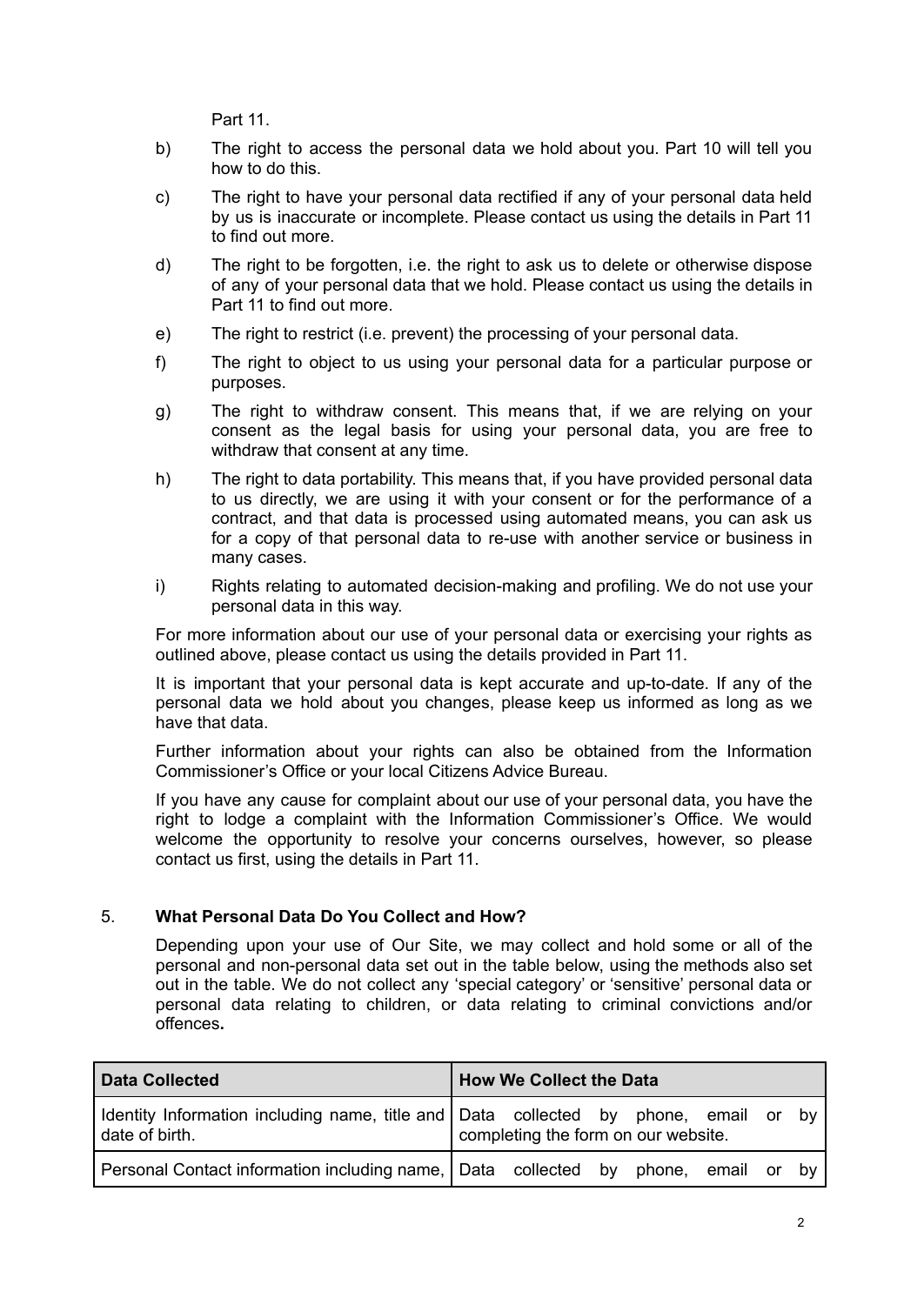| home Address, email address, phone<br>number.                                                                                          | completing the form on our website.                                                     |  |
|----------------------------------------------------------------------------------------------------------------------------------------|-----------------------------------------------------------------------------------------|--|
| information including Business   Data collected by<br><b>Business</b><br>name, job title.                                              | phone, email<br>bv<br>or<br>completing the form on our website.                         |  |
| Payment information including payment card<br>details, bank account sort code and number.                                              | Data collected<br>by<br>phone, email<br>or<br>bv<br>completing the form on our website. |  |
| Data from third parties including business Data collected by phone or email<br>and personal details in support of your<br>application. |                                                                                         |  |

# 6. **How Do You Use My Personal Data?**

Under the Data Protection Legislation, we must always have a lawful basis for using personal data. The following table describes how we may use your personal data, and our lawful bases for doing so:

| <b>What We Do</b>                                                                                                                                                        | <b>What Data We Use</b>                                                                                                                                                           | <b>Our Lawful Basis</b>                                                                                            |  |
|--------------------------------------------------------------------------------------------------------------------------------------------------------------------------|-----------------------------------------------------------------------------------------------------------------------------------------------------------------------------------|--------------------------------------------------------------------------------------------------------------------|--|
| Administering our business.                                                                                                                                              | Business names, director /<br>proprietor & contact details.<br>Details of lenders introduced.<br>Details of facilities agreed.<br>Details of introductory<br>commission received. | Consent<br>Contractual.                                                                                            |  |
| Supplying our services to<br>you.                                                                                                                                        | Details of type and nature of<br>facilities discussed and<br>submitted to potential finance<br>providers.                                                                         | Consent<br>Contractual.                                                                                            |  |
| Managing payments for our<br>services.                                                                                                                                   | Card or other payment<br>method details as agreed.                                                                                                                                | Contractual.                                                                                                       |  |
| Personalising and tailoring<br>our services for you.                                                                                                                     | Business details, nature of<br>business and contact details.                                                                                                                      | Consent, Contractual or<br>legitimate interest if we<br>believe a product we provide<br>can benefit your business. |  |
| Communicating with you.                                                                                                                                                  | Managing and processing<br>your relationship with us and<br>potential lenders                                                                                                     | Consent, contractual or<br>legitimate interest if we<br>believe a product we provide<br>can benefit your business. |  |
| Supplying you with<br>information by email or post<br>that you have opted-in-to<br>(you may opt-out at any time<br>by sending an email to<br>info@fundingadvisory.co.uk) | Details of service provided.<br>Details of facilities agreed<br>Details of funding solutions<br>you may find of interest                                                          | Consent.                                                                                                           |  |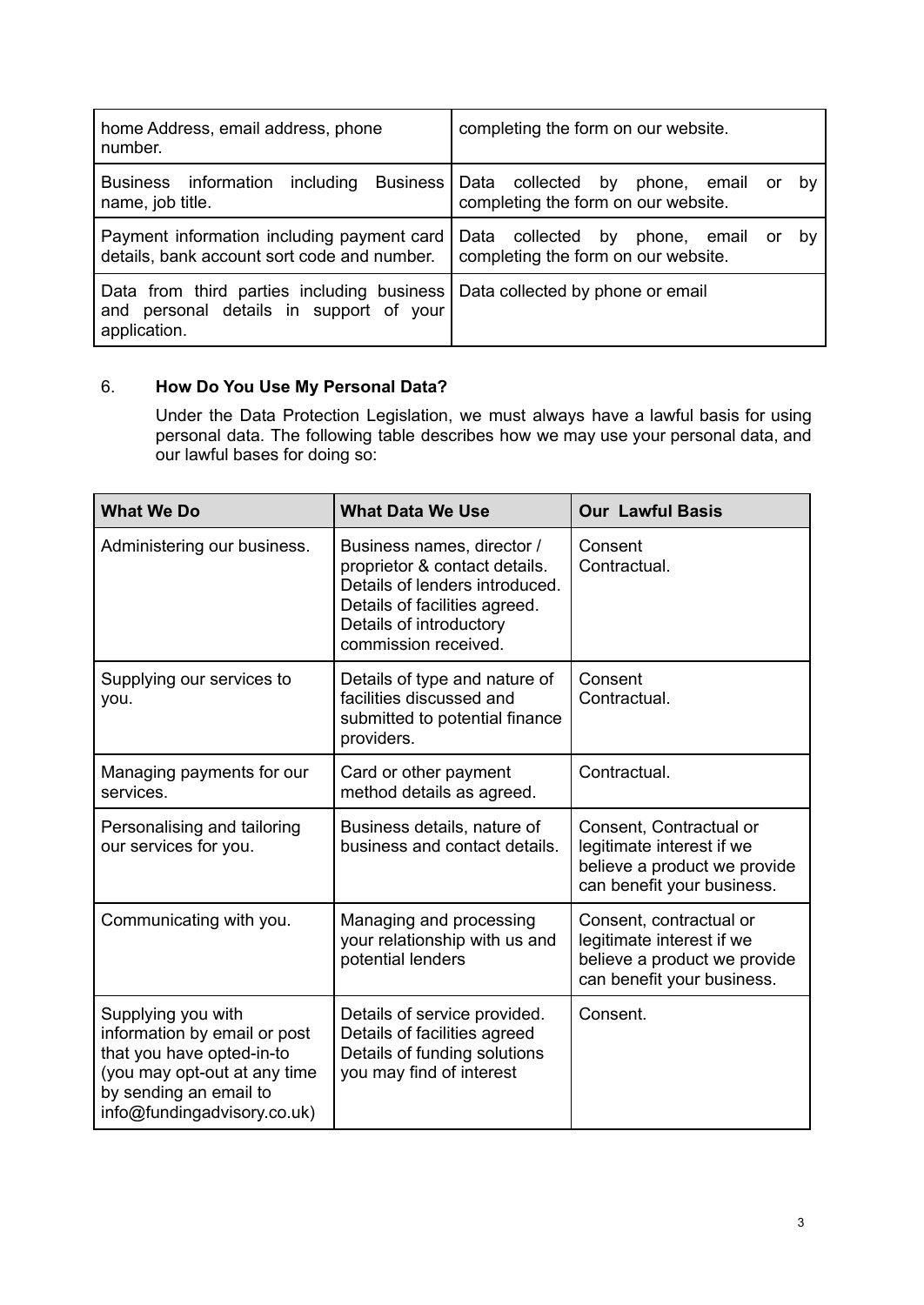With your permission and/or where permitted by law, we may also use your personal data for marketing purposes, which may include contacting you by email, telephone or post with information, news, and offers on our services. You will not be sent any unlawful marketing or spam. We will always work to fully protect your rights and comply with our my obligations under the Data Protection Legislation and the Privacy and Electronic Communications (EC Directive) Regulations 2003, and you will always have the opportunity to opt-out. We will always obtain your express opt-in consent before sharing your personal data with third parties for marketing purposes and you will be able to opt-out at any time.

We will only use your personal data for the purpose(s) for which it was originally collected unless we reasonably believe that another purpose is compatible with that or those original purpose(s) and need to use your personal data for that purpose. If we do use your personal data in this way and you wish us to explain how the new purpose is compatible with the original, please contact us using the details in Part 11.

If we need to use your personal data for a purpose that is unrelated to, or incompatible with, the purpose(s) for which it was originally collected, we will inform you and explain the legal basis which allows us to do so.

In some circumstances, where permitted or required by law, we may process your personal data without your knowledge or consent. This will only be done within the bounds of the Data Protection Legislation and your legal rights.

## 7. **How Long Will You Keep My Personal Data?**

We will not keep your personal data for any longer than is necessary in light of the reason(s) for which it was first collected. Your personal data will therefore be kept for the following periods (or, where there is no fixed period, the following factors will be used to determine how long it is kept):

| <b>Type of Data</b>                                                                                           | <b>How Long We Keep It</b>                                                                                                                                      |  |  |
|---------------------------------------------------------------------------------------------------------------|-----------------------------------------------------------------------------------------------------------------------------------------------------------------|--|--|
| Business Information including company or<br>business name which is not in the public<br>domain               | For successful introductions, details will be<br>kept for six years.<br>For accounts where there has been no<br>activity, retention period will be three years  |  |  |
| Personal Contact information including<br>Name, home address, phone number fax<br>number and email addresses. | For successful introductions, details will be<br>kept for six years.<br>For accounts where there has been no<br>activity, retention period will be three years. |  |  |
| Payment information including Payment card<br>or Bank account details.                                        | Any such details will be deleted after<br>processing.                                                                                                           |  |  |

### 8. **How and Where Do You Store or Transfer My Personal Data?**

We will only store or transfer your personal data within the European Economic Area (the "EEA"). The EEA consists of all EU member states, plus Norway, Iceland, and Liechtenstein. This means that your personal data will be fully protected under the Data Protection Legislation, GDPR, and/or to equivalent standards by law.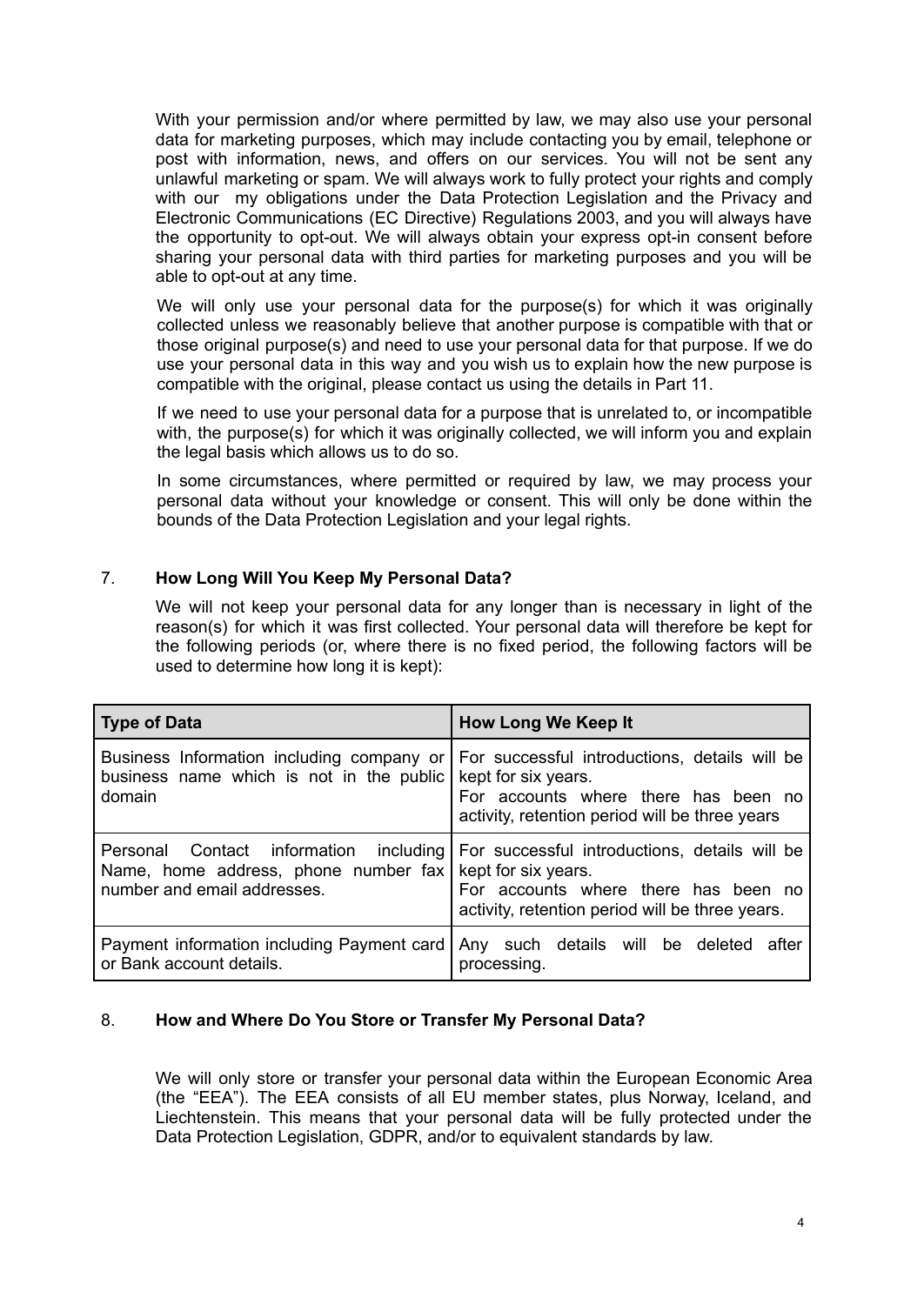### 9. **Do You Share My Personal Data?**

We will not share any of your personal data with any third parties for any purposes, subject to the following exception.

In some limited circumstances, we may be legally required to share certain personal data, which might include yours, if we are involved in legal proceedings or complying with legal obligations, a court order, or the instructions of a government authority.

We may sometimes contract with the following third parties to supply services.

| <b>Recipient</b>                                      | <b>Activity Carried Out   Sector</b> |                                      | <b>Location</b> |
|-------------------------------------------------------|--------------------------------------|--------------------------------------|-----------------|
| Finance Brokers or<br>specialist finance<br>providers | Access to Finance<br>Sources.        | <b>Commercial Finance</b><br>sector. | UK.             |

If any of your personal data is shared with a third party, as described above, we will take steps to ensure that your personal data is handled safely, securely, and in accordance with your rights, our obligations, and the third party's obligations under the law, as described above in Part 8.

If we sell, transfer, or merge parts of our business or assets, your personal data may be transferred to a third party. Any new owner of our business may continue to use your personal data in the same way(s) that we have used it, as specified in this Privacy Policy.

In some limited circumstances, we may be legally required to share certain personal data, which might include yours, if we are involved in legal proceedings or complying with legal obligations, a court order, or the instructions of a government authority.

### 10. **How Can I Access My Personal Data?**

If you want to know what personal data we have about you, you can ask us for details of that personal data and for a copy of it (where any such personal data is held). This is known as a "subject access request".

All subject access requests should be made in writing and sent to the email or postal addresses shown in Part 11.

There is not normally any charge for a subject access request. If your request is 'manifestly unfounded or excessive' (for example, if you make repetitive requests) a fee may be charged to cover our administrative costs in responding.

We will respond to your subject access request within one month of receiving it. Normally, we aim to provide a complete response, including a copy of your personal data within that time. In some cases, however, particularly if your request is more complex, more time may be required up to a maximum of three months from the date we receive your request. You will be kept fully informed of our progress.

### 11. **How Do I Contact You?**

To contact us about anything to do with your personal data and data protection, including to make a subject access request, please use the following details:

Email address: info:fundingadvisory.co.uk

Telephone number: 01707682111.

Postal Address: Maple House, High Street, Potters Bar EN6 5BA.